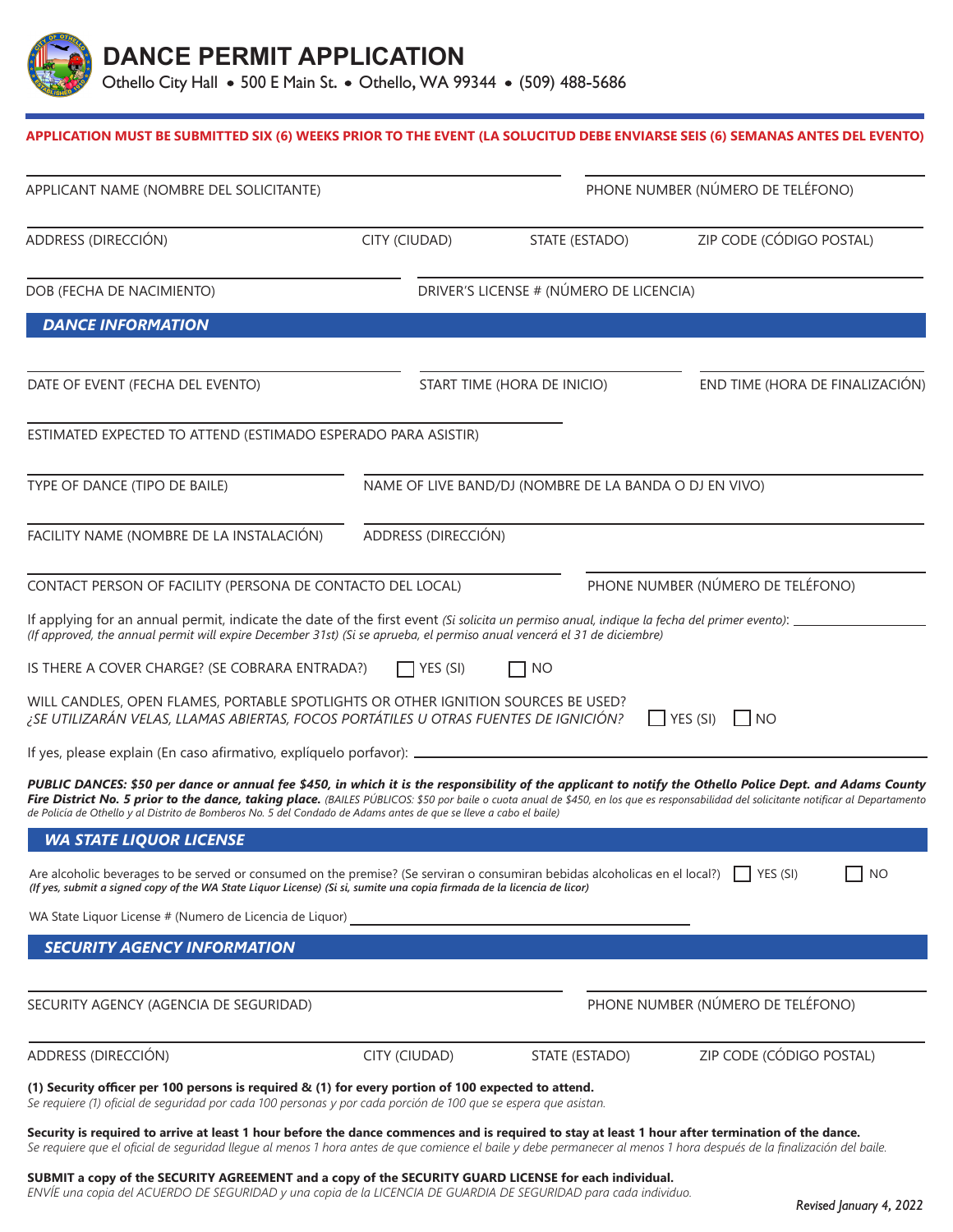| Revised January 4, 2022 |
|-------------------------|

**DANCE PERMIT APPLICATION**

Othello City Hall • 500 E Main St. • Othello, WA 99344 • (509) 488-5686

*FLOOR MANAGER INFORMATION*

# **FLOOR MANAGER AND DOOR PERSON CANNOT BE THE SAME PERSON (GERENTE DE PISOS Y PERSONA DE PUERTA NO PUEDE SER LA MISMA PERSONA)**

ADDRESS (DIRECCIÓN) CITY (CIUDAD) STATE (ESTADO) ZIP CODE (CÓDIGO POSTAL) DOB (FECHA DE NACIMIENTO) DRIVER'S LICENSE # (NÚMERO DE LICENCIA) How will the Floor Manager be recognizable to emergency services? *(Como sera reconocible el gerente de piso para los servicios de emergencia?)* FLOOR MANAGER SIGNATURE (FIRMA DEL GERENTE DE PISO) DATE (FECHA) *Every person conducting a public dance shall have a floor manager to control the premises continually from one-half hour before dancing begins until the dance hall is closed. The floor manager must see that standards of decency and good taste are maintained and that disorderly or objectionable conduct is not tolerated and to take effective steps promptly to remove objectionable practices to preserve order and good conduct on the part of the patrons and employees of said dance. Failure to carry out such duties shall be a violation of O.M.C. 4.36 Entitled "Public Dances". Toda persona que lleve a cabo un baile público deberá tener un gerente de pista para controlar las instalaciones continuamente desde media hora antes de que comience el baile hasta que se cierre el salón de baile. El gerente de piso debe velar por que se mantengan los estándares de decencia y buen gusto y que no se tolere la conducta desordenada u objetable y tomar medidas efectivas con prontitud para eliminar las prácticas objetables para preservar el orden y la buena conducta por parte de los clientes y empleados de dicho baile. . El incumplimiento de tales deberes será una violación de O.M.C. 4.36 Titulado "Public Dances".*

## *DOOR PERSON INFORMATION*

## **FLOOR MANAGER AND DOOR PERSON CANNOT BE THE SAME PERSON (GERENTE DE PISOS Y PERSONA DE PUERTA NO PUEDE SER LA MISMA PERSONA)**

| DOOR MANAGER NAME (NOMBRE DEL ADMINISTRADOR DE PUERTA) |               | PHONE NUMBER (NÚMERO DE TELÉFONO)       |                          |  |
|--------------------------------------------------------|---------------|-----------------------------------------|--------------------------|--|
| ADDRESS (DIRECCIÓN)                                    | CITY (CIUDAD) | STATE (ESTADO)                          | ZIP CODE (CÓDIGO POSTAL) |  |
| DOB (FECHA DE NACIMIENTO)                              |               | DRIVER'S LICENSE # (NÚMERO DE LICENCIA) |                          |  |

How will the Door Manager be recognizable to emergency services? *(Como sera reconocible la persona de la puerta para los servicios de emergencia?)*

DOOR MANAGER SIGNATURE (FIRMA DEL ADMINISTRADOR DE PUERTA) DATE (FECHA)

*Every person conducting a public dance shall have a door person. The door manager must be able to tell any Police or Fire Department officer or representative or on-site security at any time after the beginning of the dance how many patrons and employees are in the building. Failure to carry out such duties shall be a violation of O.M.C. 4.36 Entitled "Public Dances".*

*Toda persona que dirija un baile público deberá tener una persona en la puerta. El gerente de la puerta debe poder decirle a cualquier oficial o representante de la Policía o del Departamento de Bomberos o al personal de seguridad en el lugar en cualquier momento después del comienzo del baile cuántos clientes y empleados hay en el edificio. El incumplimiento de tales deberes será una violación de O.M.C. 4.36 Titulado "Public Dances".*

FLOOR MANAGER (GERENTE DE PISO) PHONE NUMBER (NÚMERO DE TELÉFONO)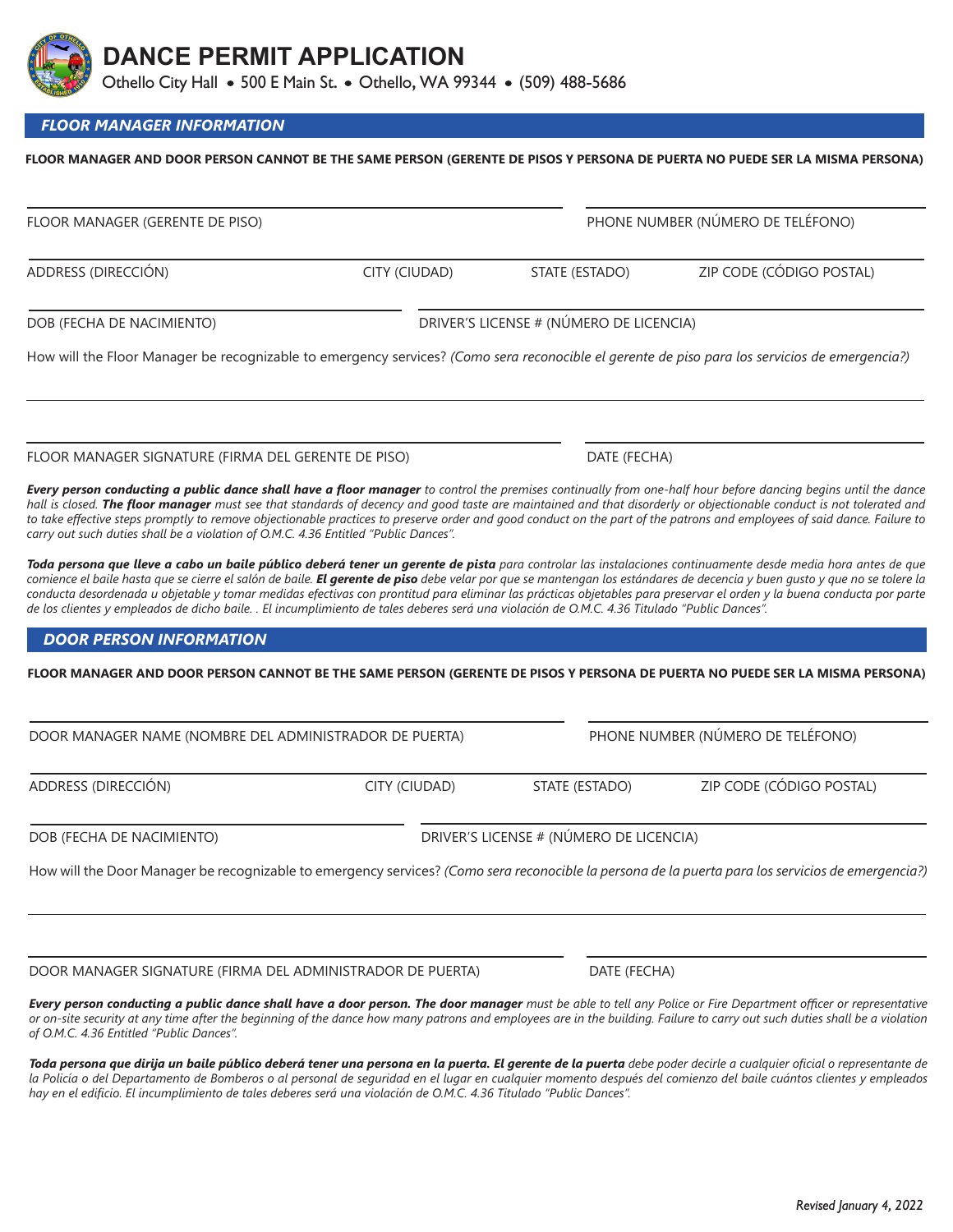

**DANCE PERMIT APPLICATION** Othello City Hall • 500 E Main St. • Othello, WA 99344 • (509) 488-5686

## *CONDITIONS OF USE*

- 1. It is the responsibility of the person paying the rent fee to enforce the occupancy count. Failure to control the maximum number of people or maintain the facility in a condition that can safely accommodate the number of people shall be cause for immediate revoking of this certificate and evacuation of the building when ordered to do so by the Police or Fire Dept.
- 2. Do not place anything such as tables, chairs, locks, etc. that will block exit doors or routes.
- 3. Do not park vehicles within 20 feet of any exit door.
- 4. No structures/platforms/bleachers over 2 feet high are allowed.<br>5. Nothing is to be placed in the front entry way or within 10 ft. of
- Nothing is to be placed in the front entry way or within 10 ft. of any exit doors.
- 6. No cooking or fuel powered equipment is allowed in the building.
- 7. No open flames are allowed (except by written permission from the Fire Department).
- 8. No liquor is to be consumed outside the building.
- 9. No loitering on public right of way (street, sidewalk or rear alley).
- 10. No fire hazard or accumulations of fire loads are allowed in the storage area.

EL CORA 2 - at 1450 E. Main Street - Maximum occupancy is 547 people. OTHELLO SENIOR CENTER - at 755 N. 7TH Ave. - Maximum occupancy is 195 people.

## **ORDERLY CONDUCT REQUIRED**

**The applicant,** to whom any dance permit is issued, shall be deemed to be responsible for orderly conduct within and about the premises on which the dance is being conducted. **The operator of the premises** may be subject to civil penalties for repeated violations caused by the applicants.

**The applicant, the floor manager, and door person,** will all be responsible for maintaining control of the dance. Failure to maintain control of the dance or violation of any of the provisions of Othello Municipal Code Chapter 4.36 or any state or federal law could lead to revoking the dance permit. They are also responsible for keeping all exits free of obstruction at all times.

**The applicant** is also responsible to ensure that **NO minors are consuming alcohol.** The applicant may be charged, according to state law, for allowing any violations of state or local laws, whether it occurs in the applicants presence or not. This also applies to control of the parking lot.

#### **HOLD HARMLESS AGREEMENT**: This section MUST be completed or application will not be accepted.

**The undersigned will save and hold harmless the City of Othello, its elected and appointed officials, and all employees, from all loss, liability or expense resulting from any injury to any persons, or any loss of damage to any property, caused by or resulting from any act or omission of the undersigned or any member of their organization.**

## *CONDICIONES DE USO*

- 1. Es responsabilidad de la persona que paga la tarifa de alquiler hacer cumplir este recuento de ocupación. Si no se controla la cantidad máxima de personas o se mantiene esta instalación en una condición que puede acomodar de manera segura a esta cantidad de personas, será causa para la revocación inmediata de este certificado y la evacuación del edificio cuando la Policía o el Departamento de Bomberos así lo exijan.
- 2. No coloque nada como mesas, sillas, cerraduras, etc. que bloqueen las puertas o rutas de salida.
- 3. No estacione vehículos a menos de 20 pies de cualquier puerta de salida.
- 4. No se permiten estructuras / plataformas / gradas de más de 2 pies de altura.
- 5. No se debe colocar nada en la entrada principal o dentro de 10 pies de cualquier puerta de salida.
- 6. No se permiten equipos de cocina o de combustible en el edificio.
- 7. No se permiten llamas abiertas (excepto con un permiso por escrito del Departamento de Bomberos).
- 8. No se deben consumir bebidas alcohólicas fuera del edificio.
- 9. No merodear en el derecho de paso público (calle, acera o callejón trasero).

10. No se permiten riesgos de incendio ni acumulaciones de cargas de incendio en el área de almacenamiento.

EL CORA 2 - at 1450 E. Main Street - La ocupación máxima es de 547 personas.

OTHELLO SENIOR CENTER - at 755 N. 7TH Ave. - La ocupación máxima es de 195 personas.

### **CONDUCTA ORDENADA REQUERIDA**

**El solicitante,** a quien se le emitido cualquier permiso de baile, se considerará responsable de la conducta ordenada dentro y alrededor de local en las que se lleva a cabo el baile. El operador del local puede estar sujeto a sanciones civiles por infracciones reiteradas causadas por los solicitantes.

**El solicitante, el gerente de piso y la persona de la puerta** serán responsables de mantener el control del baile. No mantener el control del baile o la violación de cualquiera de las disposiciones del Capítulo 4.36 del Código Municipal de Othello o cualquier ley estatal o federal podría llevar a revocar el permiso de baile. También son responsables de mantener todas las salidas libres de obstrucciones en todo momento.

**El solicitante** también es responsable de asegurar que **NO menores de edad consuman alcohol.** El solicitante puede ser acusado, según la ley estatal, por permitir cualquier violación de las leyes estatales o locales, ya sea que ocurra en presencia de los solicitantes o no. Esto también se aplica al control del estacionamiento.

#### **CUMPLIMIENTO DEL ACUERDO PERJUDICIAL:** esta sección DEBE completarse o no se aceptará la solicitud.

**Los abajo firmantes salvarán y mantendrán a salvo a la Ciudad de Othello, a sus funcionarios elegidos y designados, ya todos los empleados, de toda**  pérdida, responsabilidad o gasto que resulte de cualquier lesión a cualquier persona, o cualquier pérdida o daño a cualquier propiedad, causado por o como **resultado de cualquier acto u omisión del suscrito o de cualquier miembro de su organización.**